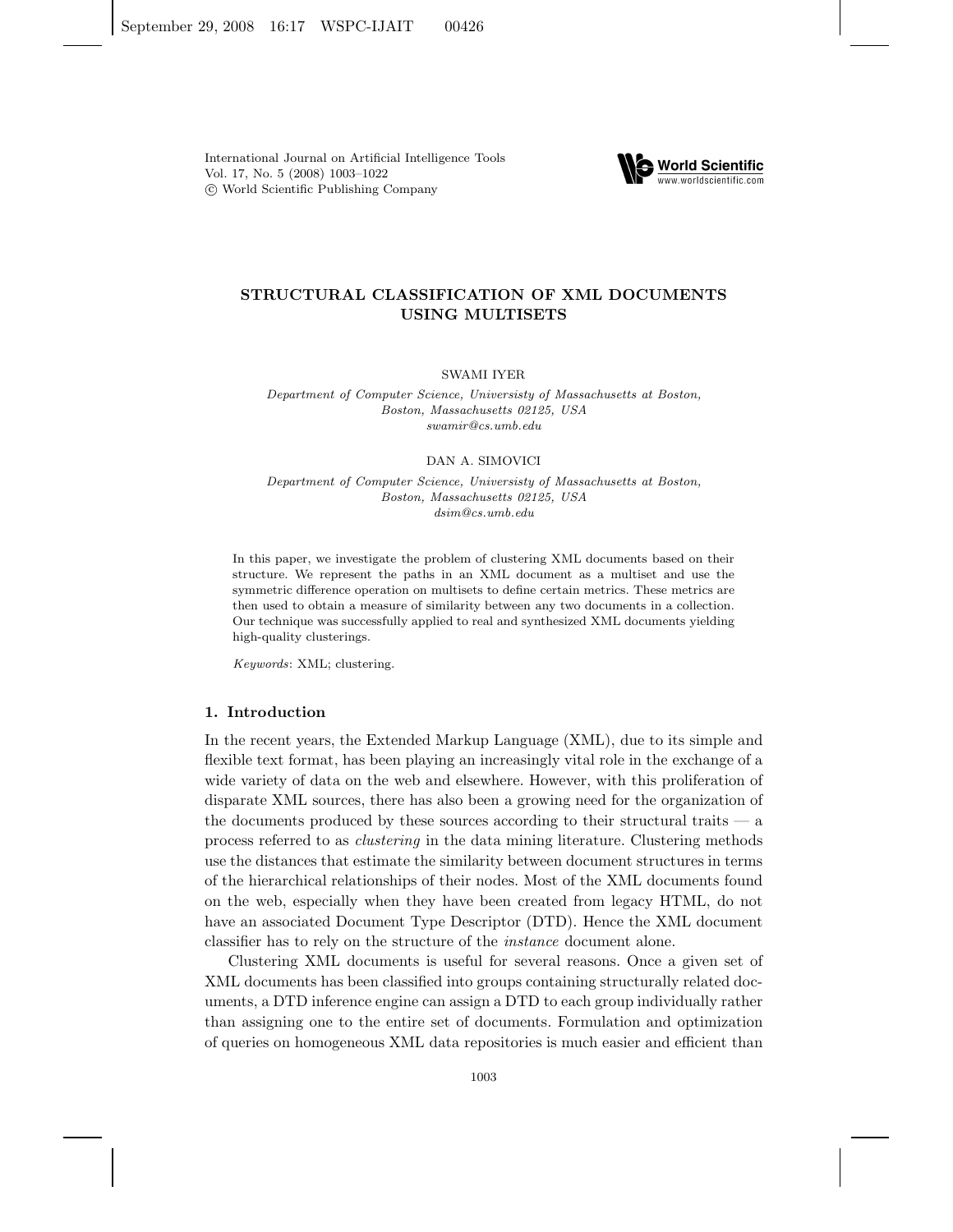on repositories with structurally unrelated documents. Clustering XML documents also helps solving the problem of recognizing different data sources that provide the same kind of information.

Various techniques have been proposed for clustering XML documents based on their structure. Long, Schwartz, and Soecklin<sup>1</sup> view XML documents as trees, and recursively compute the overall distance between two XML trees from the root nodes to leaf nodes. They model the problem of computing the minimum distance between two sets of elements as the worker-to-task-assignment problem, and use the Munkres' (aka Hungarian) algorithm to compute the minimum cost.

Liu, Wang, Hsu, and Herbert<sup>3</sup> use principal component analysis  $(PCA)$  to cluster documents with the same DTD. They extract features from documents, modeled by ordered labeled trees, and transform the documents to vectors in a highdimensional Euclidean space based on the occurrences of the features in the documents. They then reduce the dimensionality of the vectors by principal component analysis (PCA) and cluster the vectors in the reduced dimensional space.

 $Flesca, Manco, Masciari, Pontieri, and Pugliese<sup>4</sup> represent the structure of an$ XML document a time series. By analyzing the coefficients of the corresponding Fourier transform it is possible to evaluate the degree of similarity between documents.

Another approach for evaluating structural dissimilarities between two trees introduced by Chawathe, Rajaraman, Garcia-Molina, and Widom<sup>5</sup> consists of finding a "minimum-cost edit script" that transforms one data tree into another. A variant of this approach is considered by Nierman and Jagadish, $6$  which introduces a metric based on an "XML-aware" edit distance between ordered labeled trees. Costa, Manco, Ortale, and Tagarelli<sup>7</sup> propose algorithms that accomplish clustering by comparing cluster representatives, which are XML documents subsuming the most typical structural specifics of a set of XML documents.

Algorithms that calculate the tree edit distances between XML documents by considering the structural summaries of the documents instead of the actual documents thus minimizing the processing requirements, are discussed by Dalamagas, Cheng, Winkel, and Sellis.<sup>2</sup>

Lee, Yang, Hsu, and Yang<sup>8</sup> introduce XClust, an integration strategy that involves the clustering of DTDs. A matching algorithm based on the semantics, immediate descendents and leaf-context similarity of DTD elements is developed.

Jianwu and Xiaoou<sup>9</sup> present a structured link vector (SLVM) to take advantage of the structure and link information in a semi-structured XML document for better mining. They represent a document as a vector and the vectors' elements are determined by terms, document structure, and neighboring documents. Text mining based on SLVM is described using K-means.

Yoon, Raghavan, and Chakilam<sup>10</sup> describe a new bitmap indexing based technique to cluster XML documents. They define the similarity and popularity operations available in bitmap indexes and propose a method for partitioning a XML document set.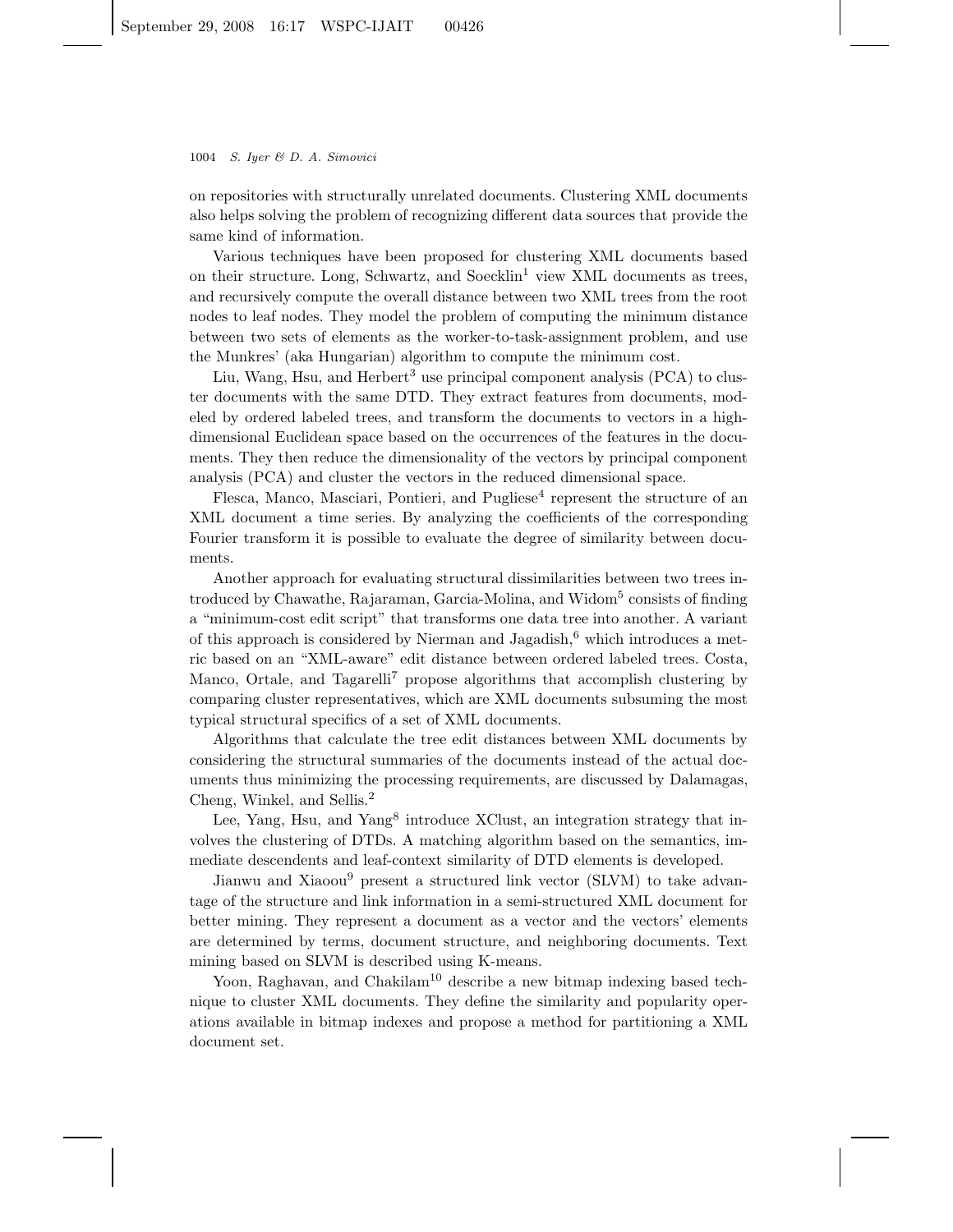Bertino, Guerinni, Mesiti, Rivara, and Tavella<sup>11</sup> propose a metric for quantifying the structural similarity between an XML document and a DTD. This metric is then employed for document classification and clustering. In the first case, the proposed metric is used for selecting a DTD from the ones in the source, whose structure is the most similar to that of the document. In the second case, the aim is to group the documents according to their structural similarities.

Mesiti, Rosso, and Merlo<sup>12</sup> propose a Bayesian approach to Word Sense Disambiguation (WSD) for the retrieval of XML documents.

Tagarelli and  $Greco<sup>13</sup>$  address the problem of clustering XML documents according to structure as well as content features. They propose a framework for clustering semantically cohesive XML structures based on a transactional representation model.

In this paper, we propose a novel and efficient approach to the problem of clustering XML documents. We model an XML document as a labeled rooted tree and represent the rooted labeled paths — a sequence of nodes of the tree starting with the root of the tree and ending with a leaf node — of the tree as a multiset, which is a function mapping each path to its multiplicity, i.e., the number of occurrences of the path within the tree. We extend the notion of symmetric difference of sets to that of multisets, and we define metrics on multisets based on their symmetric difference. Thus, given a set of XML documents, we can compute their pairwise distance measures by first building a multiset representation for each of the document, and by computing the distance measures between the multisets using the distance metrics we have introduced. Once we have the distance matrix for the set of documents, we can use one of the standard hierarchical clustering algorithms to cluster the documents. Our approach is efficient; the time taken to build the multiset representation for a document is  $O(k|V|)$ , where k is the maximum level of nesting in the document, and  $|V|$  is the number of elements in the document; the time taken to compute the distance measure between two XML documents with multiset representations M and P is  $O(\text{size}(M) + \text{size}(P))$ , where  $\text{size}(Q)$  is the number of unique element names in the document with multiset representation Q. Our solution works not only with XML documents that belong to strictly different — differing at the root level onwards — classes, but also with documents that differ only at levels that are farther away from the root.

The rest of this paper is organized as follows. Section 2 introduces the notion of a multiset, defines various set-theoretic operations on multisets, and based on these operations, defines a set of metrics on multisets. Section 3 describes how the paths of a labeled rooted tree can be represented as a multiset. Section 4 defines measures of dissimilarity between labeled rooted trees given their multiset representations. Section 5 provides the algorithms for building a multiset for a labeled rooted tree, and for computing the distance measures between any two such trees. Section 6 presents experimental results from running one of the popular hierarchical clustering algorithms on real and synthesized data using the distance measures we have introduced, and, finally, Section 7 concludes our work.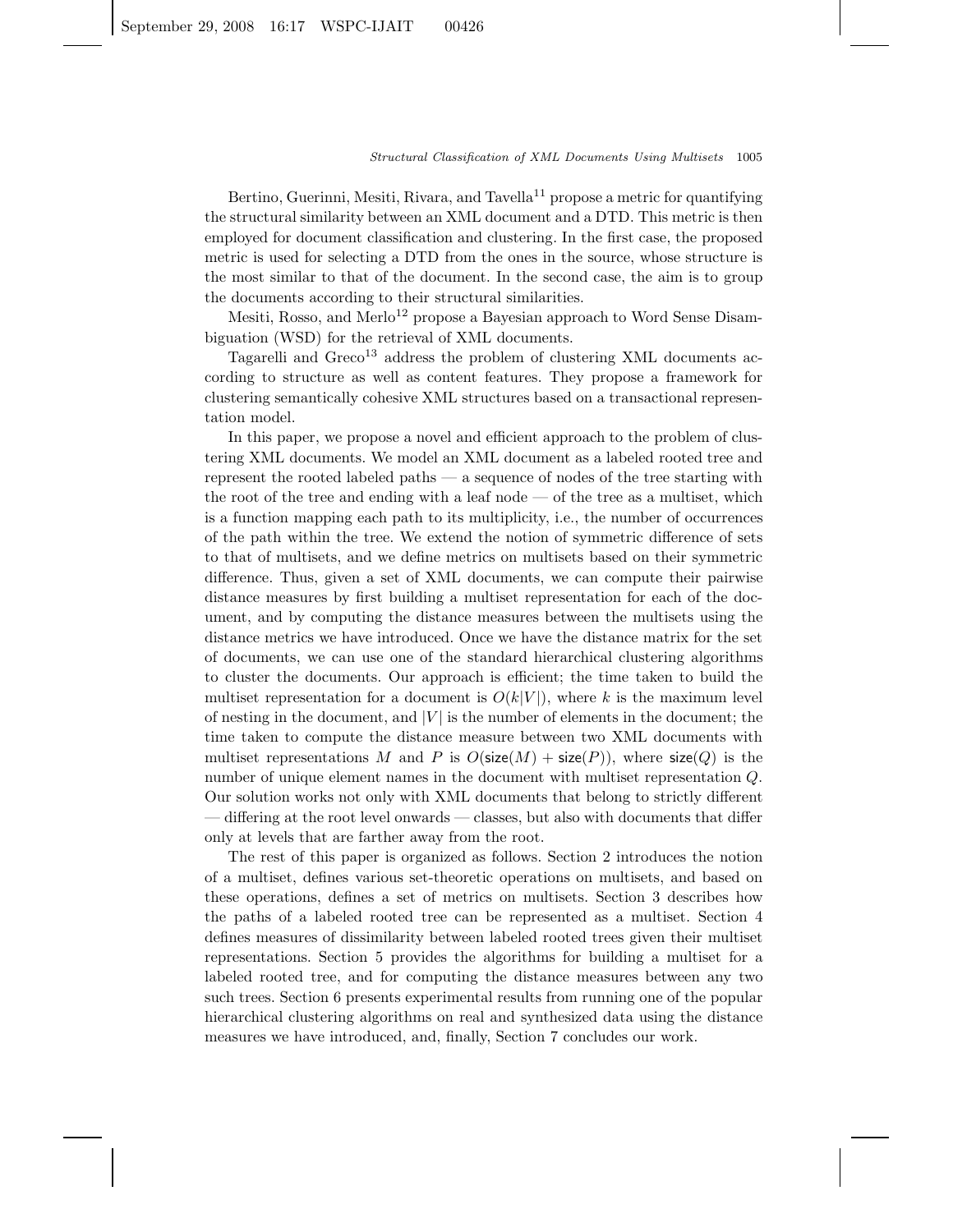## **2. Multisets**

Multisets<sup>15</sup> are generalizations of sets that capture the multiplicity of elements.

**Definition 2.1.** A *multiset* on a set X is a function  $M: X \longrightarrow \mathbb{N}$ . The number  $M(x)$  is the multiplicity of x in M. If  $M(x) > 0$  we say that x is an element of M.

The set of multisets on a set X is denoted by  $\mathcal{M}(X)$ . The *empty multiset* on X is the multiset  $\emptyset_X$  defined by  $\emptyset_X(x) = 0$  for every  $x \in X$ .

The *support set* of the multiset M is the set

$$
\text{sset}(M) = \{x \in X | M(x) > 0\}.\tag{1}
$$

If the set  $\text{sset}(M)$  is finite, then we say that *the multiset* M *is finite*. The cardinality of the set  $\text{sset}(M)$  is the *size* of the multiset M, denoted by  $\text{size}(M)$ .

We will denote a finite multiset  $M$  on  $X$  as a formal sum

$$
M = m_1 x_1 + \dots + m_k x_k, \tag{2}
$$

where  $x_1, \ldots, x_k$  are the distinct members of the set  $\text{sset}(M)$  and  $M(x_i) = m_i$ .

The union, intersection and symmetric difference of two multisets are defined such that they generalize the usual set-theoretic operations. Let  $M, P$  be two multisets on a set X. The *union of* M and P is the multiset  $M \cup P$  such that  $(M \cup P)(x) = \max\{M(x), P(x)\};$  the *intersection of* M and P is the multiset  $M \cap P$  given by  $(M \cap P)(x) = \min\{M(x), P(x)\}\$ for  $x \in X$ .

We define two extensions of the symmetric difference.

**Definition 2.2.** The *weak symmetric difference* of the multisets M and P on the set X is the multiset  $M \oplus P$  on X defined by  $(M \oplus P)(x) = |M(x) - P(x)|$  for every  $x \in X$ .

Note that unlike the usual symmetric difference of sets, this is not an associative operation because, in general  $||a - b| - c|| \neq |a - |b - c||$  (e.g.,  $||7 - 5| - 3| = 1$ , while  $|7 - 5 - 3|| = 5$ . We have

$$
\text{sset}(M) \cup \text{sset}(P) \subseteq \text{sset}(M \oplus P) \tag{3}
$$

for every multiset  $M, P$ . This inclusion may be strict if M and P have at least one common element with distinct multiplicities.

The *strong symmetric difference*  $M \oplus P$  of multisets that we define next preserves more properties of set difference. Let  $\phi : \mathbb{N}^2 \longrightarrow \mathbb{N}$  be the function defined by  $\phi(m, p) = 0$  if  $m = p = 0$  or  $m > 0$  and  $p > 0, \phi(m, p) =$  $\max\{m, p\}$  if exactly one of m, p is positive, for  $m, p \in \mathbb{N}$ .

**Definition 2.3.** The *strong symmetric difference* of the multisets M and P on the set X is the multiset  $M \boxplus P$  on X defined by  $(M \boxplus P)(x) = \phi(M(x), P(x))$  for every  $x \in X$ .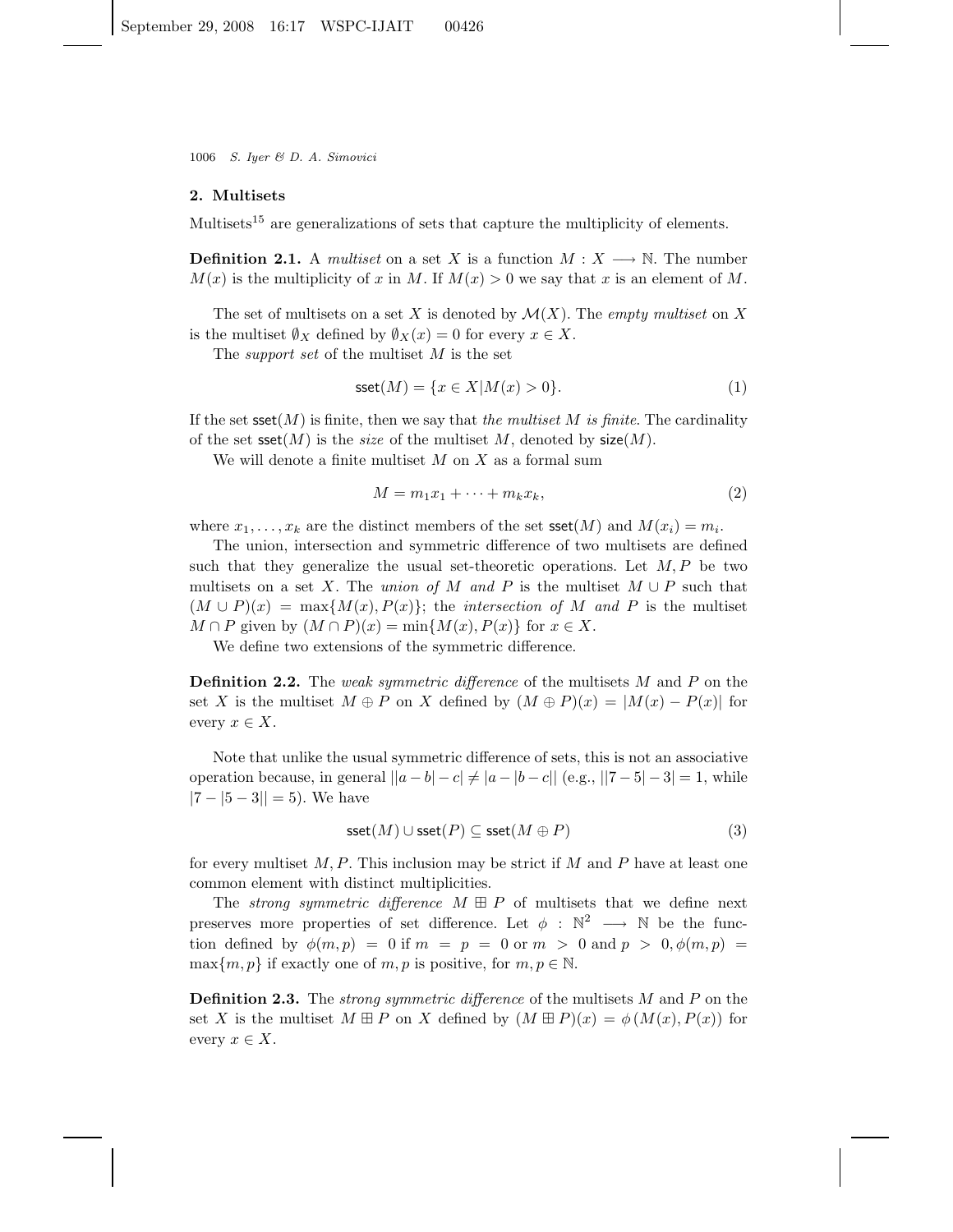Observe that  $\phi(\phi(m, p), q) > 0$  if and only if  $\phi(m, \phi(p, q)) > 0$ , as it can be easily verified by considering all possible cases of nullity of m, p and q. Thus, sset( $(M\boxplus P)\boxplus$  $Q$ ) = sset( $M \boxplus (P \boxplus Q)$ ) for every multiset  $M, P, Q$ , which extends the associative property of set difference.

The distributivity of set intersection with respect to symmetric difference of sets is preserved by the strong symmetric difference of multisets, as shown next.

**Theorem 2.1.** Let  $M, P, Q \in \mathcal{M}(X)$  be three multisets on a set X. We have

$$
M \cap (P \boxplus Q) = (M \cap P) \boxplus (M \cap Q) \tag{4}
$$

**Proof.** Let  $m = M(x)$ ,  $p = P(x)$ , and  $q = Q(x)$ . The statement follows by analyzing the eight cases, that occur depending whether each of these numbers is 0 or greater than 0. □

In general, we have  $M \boxplus P \leq M \oplus P$  for every multisets  $M, P$ .

Next, we use the weak and strong symmetric difference of two multisets  $M, P \in$  $\mathcal{M}(X)$  to define a metric on  $\mathcal{M}(X)$ , where X is a finite set.

**Theorem 2.2.** Let X be a finite set. The mapping  $\delta_{\oplus} : \mathcal{M}(X)^2 \longrightarrow \mathbb{R}_{\geq 0}$  given by

$$
\delta_{\oplus}(M, P) = \sum_{x \in X} \frac{(M \oplus P)(x)}{(M \cup P)(x)}\tag{5}
$$

where  $M, P \in \mathcal{M}(X)$  are multisets on X, is a metric on  $\mathcal{M}(X)$ .

**Proof.** Let M, P be two finite multisets on a finite set X. If  $|X| = n$ , we can define a metric on  $\mathcal{M}(X)$  using the Minkowski metric on  $\mathbb{R}^n$  as

$$
\delta_k(M, P) = \left(\sum_{x \in X} |M(x) - P(x)|^k\right)^{\frac{1}{k}}
$$
(6)

where  $M, P \in \mathcal{M}(X)$  are multisets on X and  $k \geq 1$ . In particular, for  $k = 1$  we have the metric

$$
\delta_1(M, P) = \sum_{x \in X} |M(x) - P(x)| = \sum_{x \in X} (M \oplus P)(x). \tag{7}
$$

It is easy to see that for any choice of a weighting function  $w: X \longrightarrow \mathbb{R}_{\geq 0}$  the following is a metric on the the set of multisets:

$$
\delta_{\oplus}(M, P) = \sum_{x \in X} w(x)|M(x) - P(x)|
$$
  
= 
$$
\sum_{x \in X} w(x)(M \oplus P)(x).
$$
 (8)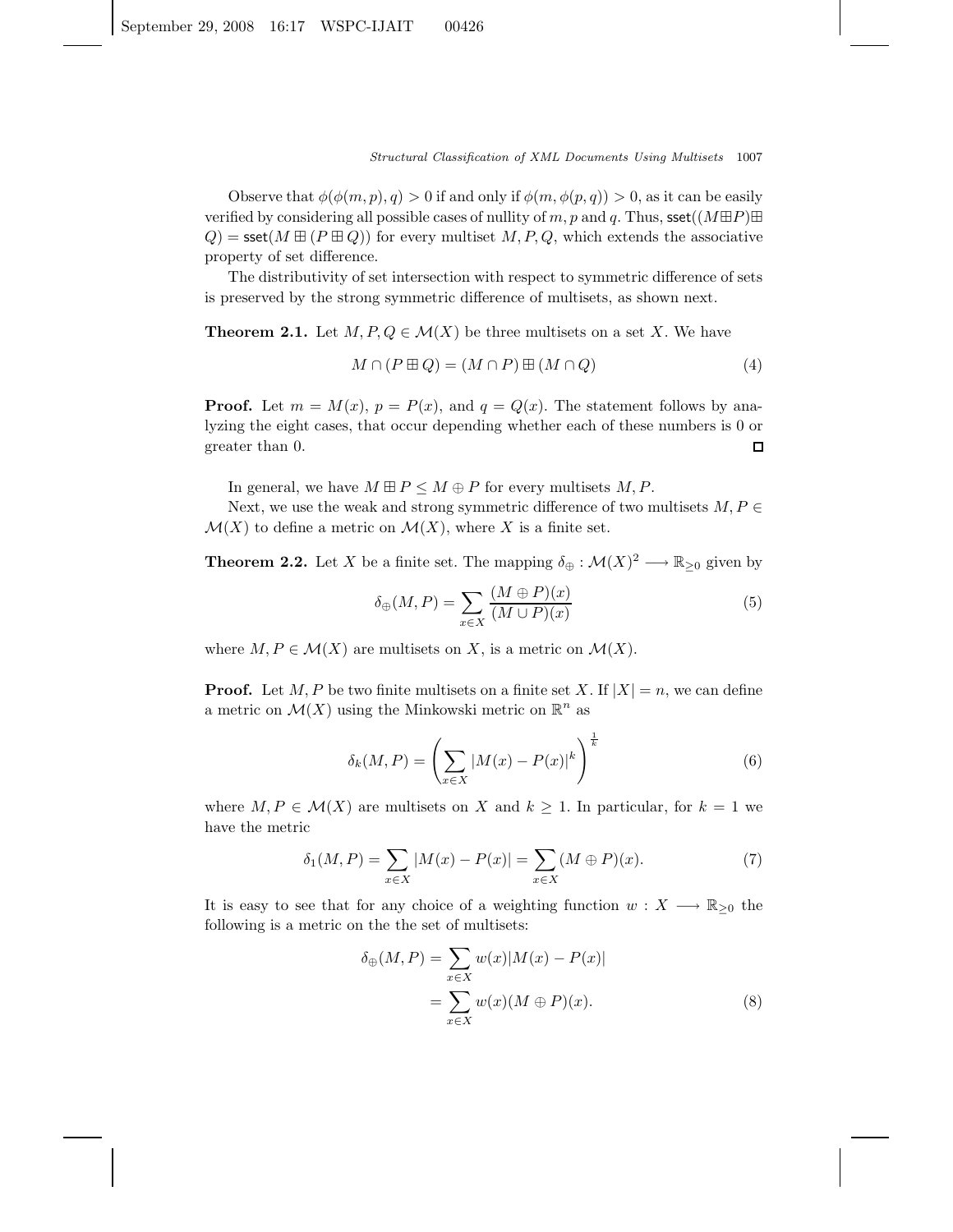Thus,

$$
\delta_{\oplus}(M,P) = \sum_{x \in X} \frac{(M \oplus P)(x)}{(M \cup P)(x)},\tag{9}
$$

where  $w(x) = \frac{1}{(M \cup P)(x)}$ , is a metric.

**Lemma 2.1.** Let X be a set and let M, P be two multisets on X. Define  $\Psi_{MP}(x)$ *as*

$$
\Psi_{MP}(x) = \begin{cases}\n0 & \text{if } M(x) = P(x) = 0 \\
\frac{(M \boxplus P)(x)}{(M \cup P)(x)} & \text{otherwise,} \n\end{cases}
$$
\n(10)

*for*  $x \in X$ *. We have*  $\Psi_{MP}(x) \in \{0,1\}$  *for every*  $x \in X$  *and* 

$$
\Psi_{MP}(x) \le \Psi_{MQ}(x) + \Psi_{QP}(x) \tag{11}
$$

*for every*  $M, Q, P \in \mathcal{M}(X)$  *and*  $x \in X$ *.* 

**Proof.** The fact that  $\Psi_{MP}(x) \in \{0,1\}$  for every  $x \in X$  is immediate.

Note that if  $M(x) = P(x) = 0$  the inequality is clearly satisfied. This is also the case if we have both  $M(x) > 0$  and  $P(x) > 0$  because in this case  $\phi(M(x), P(x)) =$ 0.

Suppose, therefore that exactly one of the numbers  $M(x)$  or  $P(x)$ , say  $M(x)$ , is nonnegative, so  $\Psi_{MP} = 1$ . We have two cases to consider:

Case 1:  $Q(x) > 0$ . In this case,  $\Psi_{MQ}(x) = 0$  and  $\Psi_{QP}(x) = 1$ , which means that the inequality of the lemma is satisfied.

Case 2:  $Q(x) = 0$ . In this case,  $\Psi_{MQ}(x) = 1$  and  $\Psi_{QP}(x) = 0$ , which means again that the same inequality is satisfied.  $\Box$ 

**Theorem 2.3.** The mapping  $\delta_{\boxplus} : \mathcal{M}(X)^2 \longrightarrow \mathbb{R}_{\geq 0}$  given by

$$
\delta_{\mathbb{H}}(M, P) = \sum_{x \in X} \Psi_{MP}(x) \tag{12}
$$

for  $M, P \in \mathcal{M}(X)$  is a semi-metric on  $\mathcal{M}(X)$ .

**Proof.** This is an immediate consequence of Lemma 2.1

## **3. The Multiset of Paths of a Labeled Rooted Tree**

A *tree* is a connected acyclic graph  $\mathcal{T} = (V, E)$ ; a *rooted tree* is a pair  $(\mathcal{T}, v_0)$ , where  $v_0$  is a vertex called the *root*.

A *labeled rooted tree* is a 4-tuple  $(T, v_0, l, L)$ , where  $(T, v_0)$  is a rooted tree,  $l: V \longrightarrow L$  is a function, and L is a set whose elements are referred to as *labels*;  $l(v)$  is the *label of the vertex* v.

The set of finite sequences of elements of a set E is denoted by  $\text{seq}(E)$ . A *rooted labeled path* in a labeled rooted tree  $(T, v_0, l, L)$  is a sequence of labels  $l =$ 

 $\Box$ 

 $\Box$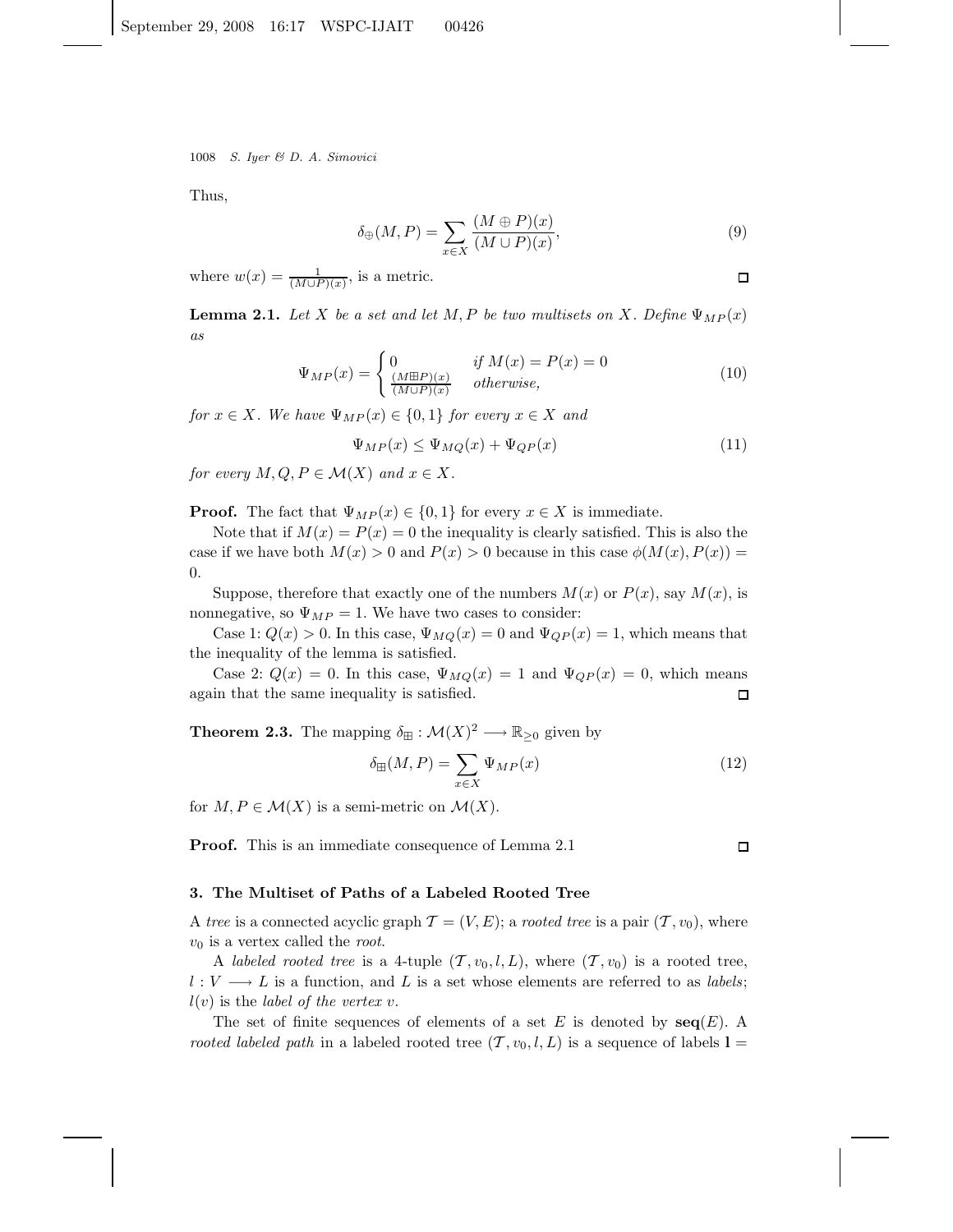$(a_0, a_1,...,a_n) \in \text{seq}(L)$  such that there exists a path  $(v_0, v_1,...,v_n)$  in T and  $l(v_i) = a_i$  for  $0 \leq i \leq n$ . Clearly, for each vertex v of the rooted tree  $(\mathcal{T}, v_0)$  there exists a unique path that starts with  $v_0$  and ends with v and for any such vertex there is a rooted labeled path that ends with  $l(v)$ .

Unlike the usual practice in graph theory, we define the length of the rooted path  $\mathbf{l} = (a_0, a_1, \dots, a_n)$  simply as the length  $n + 1$  of the sequence and denote it as  $\ell(1)$ .

For a multiset  $M = m_1p_1 + \cdots + m_kp_k$  of sequences of elements of L and a sequence  $r$  we define the multiset  $rM$  as

$$
rM = m_1rp_1 + \dots + m_krp_k, \tag{13}
$$

where  $rp_i$  is the sequence obtained by concatenating r and  $p_i$ .

The multiset of rooted labeled paths of a labeled rooted tree  $(T, v_0, l, L)$ , denoted by  $RLP(\mathcal{T}, v_0, l, L)$ , is a multiset of sequences of labels. This set can be defined recursively as follows:

- (1) If  $\mathcal{T} = (\{v_0\}, \emptyset)$  and  $l(v_0) = a$ , then  $\mathsf{RLP}(\mathcal{T}, v_0, l, L) = 1(a)$ .
- (2) Suppose that the immediate descendants of  $v_0$  in T are  $v_1, \ldots, v_m$ , and the subtrees of T having the roots in  $v_1, \ldots, v_m$  are  $\mathcal{T}_1, \ldots, \mathcal{T}_m$ , respectively. Then,

$$
RLP(\mathcal{T}, v_0, l, L) = 1(a) + \sum_{i=1}^{m} aRLP(\mathcal{T}_i, v_i, l, L).
$$
 (14)

**Example 3.1.** Consider the labeled rooted trees shown in Figure 1. Their respective multisets of rooted labeled paths are given by



Fig. 1. Examples of labeled rooted trees.

A characterization of multisets of paths of labeled rooted trees is given next. Recall that a sequence **u** is a prefix of a sequence **v** if **v** can be written as  $\mathbf{v} = \mathbf{u}\mathbf{w}$ for some sequence **w**. Further, **u** is a *proper prefix* of **v** if **u** is a prefix of **v** and  $\mathbf{u} \neq \mathbf{v}$ .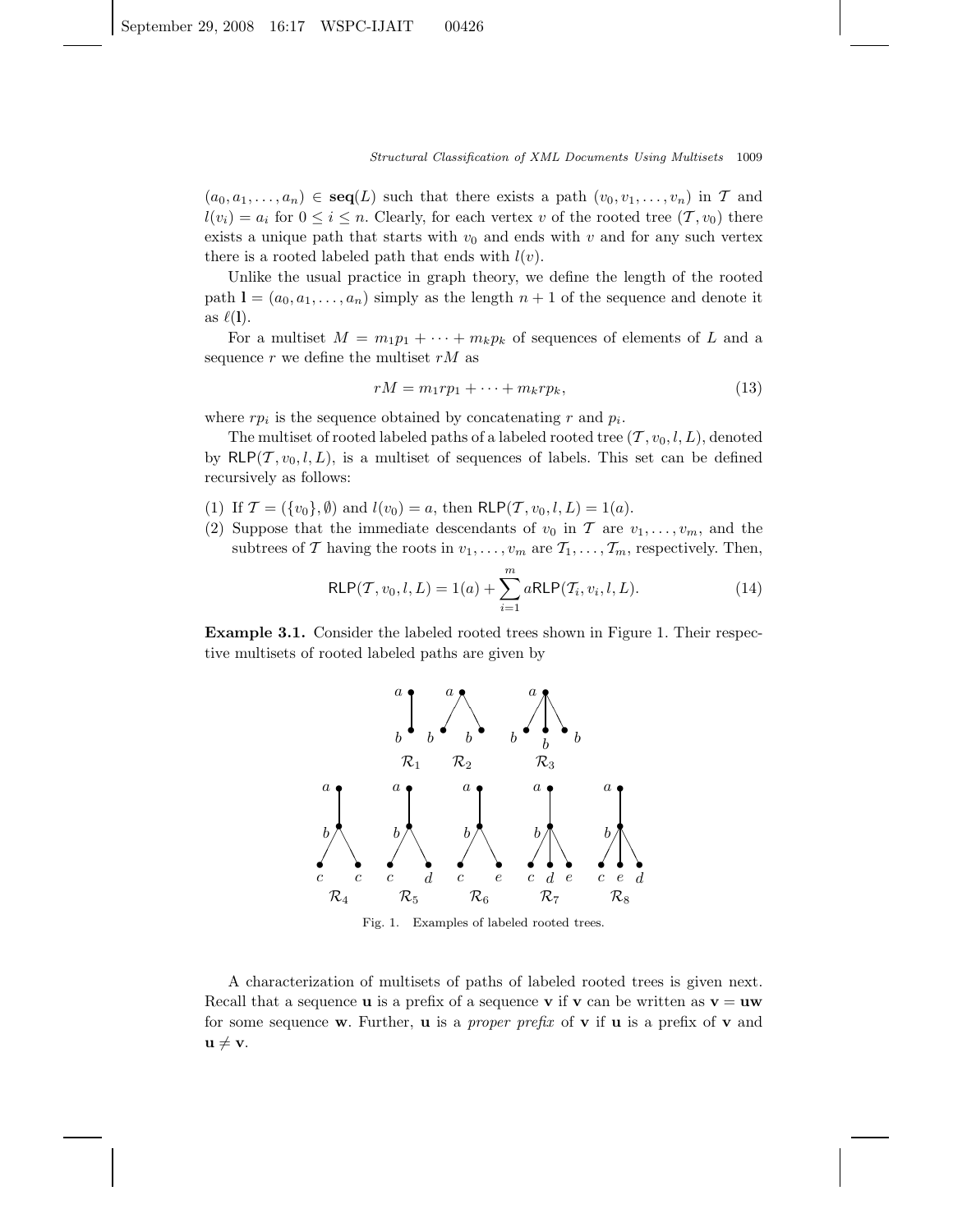Table 1. Multisets of the rooted labeled paths for the trees in Fig. 1.

| Tree              | Multiset of Rooted Labeled Paths                        |
|-------------------|---------------------------------------------------------|
| $\mathcal{R}_1$   | $1(a) + 1(a, b)$                                        |
| $\mathcal{R}_2$   | $1(a) + 2(a, b)$                                        |
| $\mathcal{R}_3$   | $1(a) + 3(a, b)$                                        |
| $\mathcal{R}_4$   | $1(a) + 1(a, b) + 2(a, b, c)$                           |
| $\mathcal{R}_5$   | $1(a) + 1(a, b) + 1(a, b, c) + 1(a, b, d)$              |
| $\mathcal{R}_{6}$ | $1(a) + 1(a, b) + 1(a, b, c) + 1(a, b, e)$              |
| $\mathcal{R}_7$   | $1(a) + 1(a, b) + 1(a, b, c) + 1(a, b, d) + 1(a, b, e)$ |
| $\mathcal{R}_8$   | $1(a) + 1(a, b) + 1(a, b, c) + 1(a, b, e) + 1(a, b, d)$ |
|                   |                                                         |

**Theorem 3.1.** Let L be a set. A finite multiset of sequences M over  $\text{seq}(L)$  is the multiset of paths of a labeled rooted tree if and only if the following conditions are satisfied:

- (1) there exists a sequence (a) with  $M((a)) = 1$  that is a proper prefix of every sequence **p** such that  $M(\mathbf{p}) > 0$ ;
- (2) for every prefix **r** of a sequence **p** such that  $M(\mathbf{p}) > 0$  we have  $M(\mathbf{r}) > 0$ .

**Proof.** Suppose that the conditions of the theorem are satisfied. We must show the existence of a labeled rooted tree  $\mathcal{R} = (\mathcal{T}, v_0, l, L)$  such that  $\mathsf{RLP}(\mathcal{R}) = M$ .

The vertices of T will be indexed by sequences  $p \in \text{seq}(L)$  such that  $M(p) > 0$ and the root of the tree will be the sequence  $v_{(a)}$ . Note that the first condition implies that the sequence  $(a)$  is the unique sequence with this property.

Suppose that **p**, **q** are two distinct sequences in  $\text{seq}(L)$  such that **p** is a prefix of **q** and  $M(\mathbf{q}) > 0$ . If **p** is a sequence of maximal length having these properties, then  $\mathbf{q} = \mathbf{p}a$  for some  $a \in L$ . Indeed, if this is not the case, then there exists a sequence **r** such that **r** is a prefix of **q** and **p** is a prefix of **r** and we have both  $\mathbf{r} \neq \mathbf{q}$  and  $\mathbf{r} \neq \mathbf{p}$ . By the second condition of the theorem we have  $M(\mathbf{r}) > 0$ ; since  $|\mathbf{r}| > |\mathbf{p}|$  this contradicts the maximality of the length of **p**. We will consider a pair  $(v_{\mathbf{p}}, v_{\mathbf{q}})$  as an edge in T and all edges of this graph will have this form. Note that this argument implies that for every vertex  $v_{\mathbf{q}}$  there is a unique path that begins with  $v_{(a)}$  and ends with  $v_{\mathbf{q}}$ . Thus, T is indeed a tree. The function l is given by  $l(v_{\mathbf{q}}) = a$ , where a is the last symbol of the sequence **q**. This completes the definition of R.

We need to verify now that  $RLP(\mathcal{R}) = M$ . The argument is by induction on the number *n* of vertices of the underlying tree of  $\mathcal{R}$ .

The basis step,  $n = 1$ , is immediate. Suppose that the equality holds for trees with fewer than *n* vertices and let T be the underlying tree of R. Let  $T_1, \ldots, T_m$ be the immediate subtrees of  $\mathcal R$  and let  $\mathcal R_1,\ldots,\mathcal R_m$  be the corresponding labeled rooted trees,  $\mathcal{R}_i = (\mathcal{T}_i, v_{(a_i)}, l_i, L)$ . Let  $K_i$  be the multiset of labeled rooted paths of  $\mathcal{R}_i$ . If we construct the rooted labeled tree for  $K_i$  as we did above for M, then  $\mathcal{R}_{K_i}$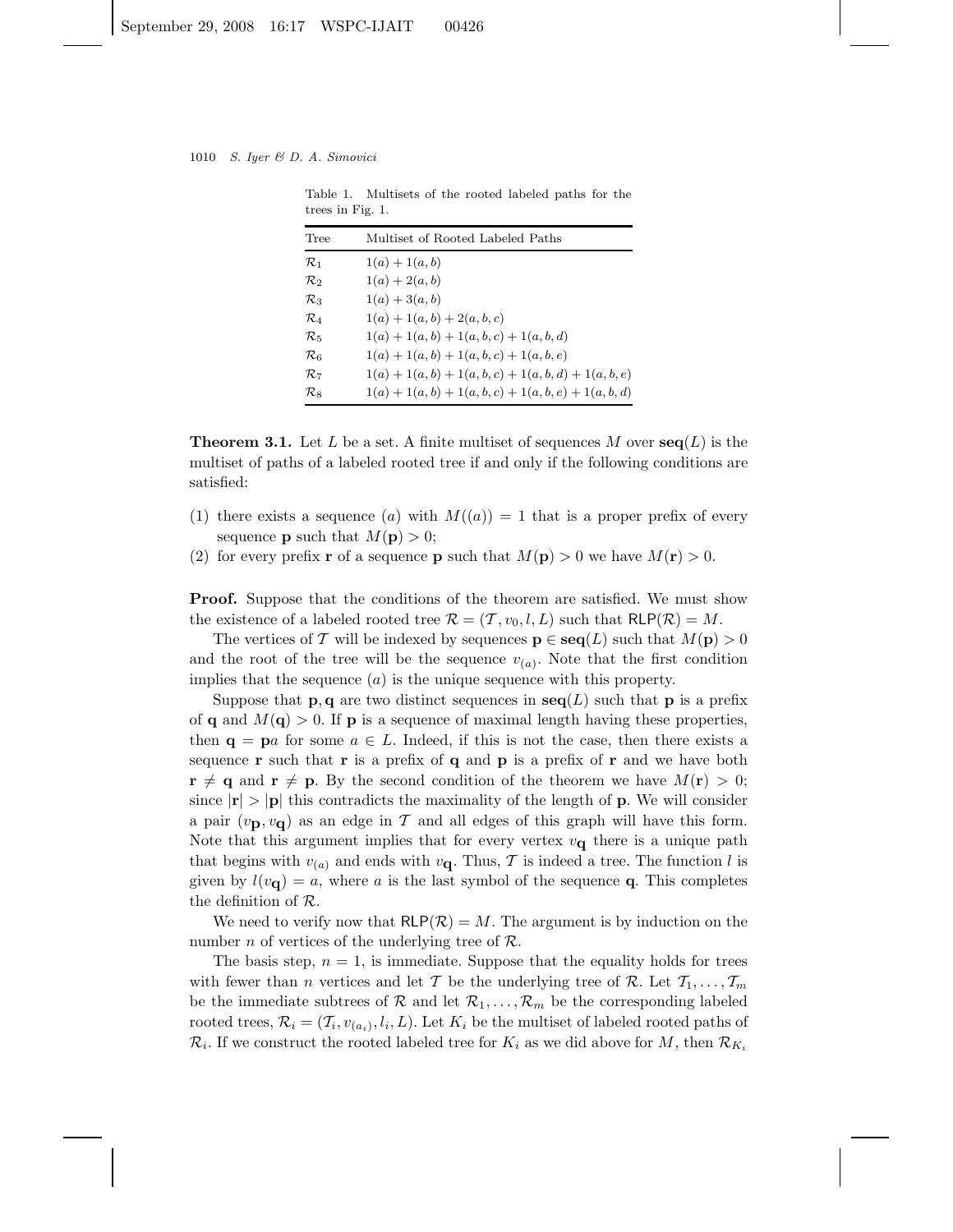coincides with  $\mathcal{R}_i$ . Thus, by inductive hypothesis,  $R\mathsf{LP}(\mathcal{R}_i) = R\mathsf{LP}(\mathcal{R}_{K_i}) = K_i$ . Since  $M = (a) + \sum_{i=1}^{m} (a)K_i = (a) + \sum_{i=1}^{m} (a)RLP(\mathcal{R}_i)$ , we have  $M = RLP(\mathcal{R})$ .

Necessity of the conditions can be easily shown and we omit the argument.  $\square$ 

#### **4. Metric Space of Labeled Rooted Trees**

We introduce a dissimilarity measure between labeled rooted trees having a set of labels L using the multisets of rooted labeled paths and a metric defined on the class of these multisets that uses a weight function.

**Definition 4.1.** Let  $\mathcal{R} = \{T, v_0, l, L\}$  and  $\mathcal{R}' = \{T', v'_0, l', L\}$  be two rooted labeled trees.

The weak dissimilarity between  $\mathcal{R}$  and  $\mathcal{R}'$  is the number

$$
d_{\oplus}(\mathcal{R}, \mathcal{R}') = \sum_{k \in \mathbb{N}} 2^{-(k+1)} |L|^{-k} \cdot \sum \frac{(\text{RLP}(\mathcal{R}) \oplus \text{RLP}(\mathcal{R}'))(p)}{(\text{RLP}(\mathcal{R}) \cup \text{RLP}(\mathcal{R}'))(p)},\tag{15}
$$

and the strong dissimilarity between  $\mathcal R$  and  $\mathcal R'$  is defined by

$$
d_{\mathbb{H}}(\mathcal{R}, \mathcal{R}') = \sum_{k \in \mathbb{N}} 2^{-(k+1)} |L|^{-k} \cdot \sum \Psi_{\mathsf{RLP}(\mathcal{R}), \mathsf{RLP}(\mathcal{R}')}(p) \tag{16}
$$

where  $p \in \text{seq}(L)$  and  $\ell(p) = k$ .

It is clear that the weak and strong dissimilarity measures are semi-metrics on the class of labeled rooted trees. In other words,  $d_{\star}(\mathcal{R}, \mathcal{R}) = 0, d_{\star}(\mathcal{R}, \mathcal{R}') =$  $d_{\star}(\mathcal{R}',\mathcal{R})$ , and  $d_{\star}(\mathcal{R},\mathcal{R}'') \leq d_{\star}(\mathcal{R},\mathcal{R}') + d_{\star}(\mathcal{R}',\mathcal{R}'')$  for every  $\mathcal{R},\mathcal{R}',\mathcal{R}''$ , where  $\star$  is the  $\oplus$  or  $\boxplus$  operation. However, if  $d_{\star}(\mathcal{R}, \mathcal{R}') = 0$  then  $\mathcal{R}, \mathcal{R}'$  can differ relative to the order of descendants of a vertex. Note that  $d_{\star}(\mathcal{R}, \mathcal{R}') \in [0, 1]$ .

**Example 4.1.** The weak and strong dissimilarity measures between the labeled rooted trees  $\mathcal{R}_1, \ldots, \mathcal{R}_8$  displayed in Fig. 1 are shown below.

A well-formed XML document, disregarding the IDREFS, can be represented as a labeled rooted tree, with the document element forming the root of the tree, and its sub-elements forming the other vertices. Attributes of an element can be treated as being the element's children, and hence also as vertices of the tree. Consider the following XML document:

```
<books>
```

```
<book year="1910">
   <title>Principia Mathematica</title>
    <author>Alfred North Whitehead</author>
    <author>Bertrand Russell</author>
    <publisher>Cambridge University Press</publisher>
  </book>
</books>
```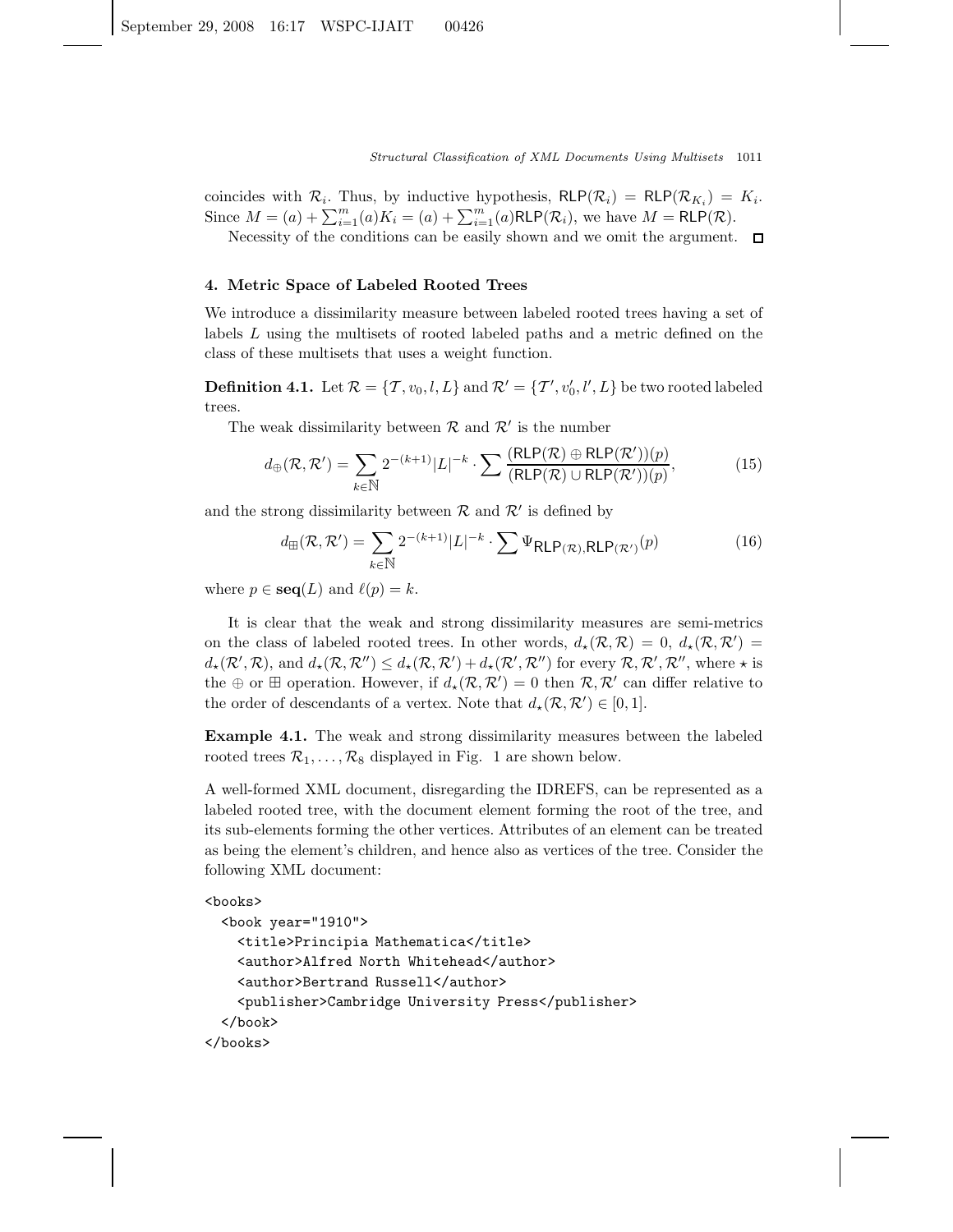The above XML document can be modeled as the labeled rooted tree  $(\mathcal{T}, v_0, l, L)$ , where  $(T, v_0)$  is a rooted tree,  $T = (V, E)$  is a connected acyclic graph with the set of vertices  $V = \{v_0, v_1, v_2, v_3, v_4, v_5, v_6\}$  and the set of edges  $E = \{(v_0, v_1), (v_1, v_2), (v_1, v_3)\}$  $(v_3), (v_1, v_4), (v_1, v_5), (v_1, v_6) \},$  and  $l : V \longrightarrow L$  is a function such that  $l(v_0) =$ books,  $l(v_1) = \text{book}$ ,  $l(v_2) = \text{year}$ ,  $l(v_3) = \text{title}$ ,  $l(v_4) = l(v_5) = \text{author}$  and  $l(v_6) =$ publisher. Note how we pay no attention to the content of an XML document; we are concerned here only with the document's structure.

| $d_{\oplus}$    | $\mathcal{R}_1$ | $\mathcal{R}_2$ | $\mathcal{R}_3$ | $\mathcal{R}_4$ | $\mathcal{R}_5$ | $\mathcal{R}_6$ | $\mathcal{R}_7$ | $\mathcal{R}_8$ |
|-----------------|-----------------|-----------------|-----------------|-----------------|-----------------|-----------------|-----------------|-----------------|
| $\mathcal{R}_1$ | $\Omega$        | 0.12            | 0.17            | 0.12            | 0.12            | 0.12            | 0.12            | 0.12            |
| $\mathcal{R}_2$ | 0.12            | $\overline{0}$  | 0.08            | 0.25            | 0.25            | 0.25            | 0.25            | 0.25            |
| $\mathcal{R}_3$ | 0.17            | 0.08            | $\overline{0}$  | 0.29            | 0.29            | 0.29            | 0.29            | 0.29            |
| $\mathcal{R}_4$ | 0.12            | 0.25            | 0.29            | $\overline{0}$  | 0.09            | 0.09            | 0.10            | 0.10            |
| $\mathcal{R}_5$ | 0.12            | 0.25            | 0.29            | 0.09            | $\overline{0}$  | 0.08            | 0.04            | 0.04            |
| $\mathcal{R}_6$ | 0.12            | 0.25            | 0.29            | 0.09            | 0.08            | $\overline{0}$  | 0.04            | 0.04            |
| $\mathcal{R}_7$ | 0.12            | 0.25            | 0.29            | 0.10            | 0.04            | 0.04            | $\overline{0}$  | $\overline{0}$  |
| $\mathcal{R}_8$ | 0.12            | 0.25            | 0.29            | 0.10            | 0.04            | 0.04            | 0               | 0               |
|                 |                 |                 |                 |                 |                 |                 |                 |                 |
| $d_{\boxplus}$  | $\mathcal{R}_1$ | $\mathcal{R}_2$ | $\mathcal{R}_3$ | $\mathcal{R}_4$ | $\mathcal{R}_5$ | $\mathcal{R}_6$ | $\mathcal{R}_7$ | $\mathcal{R}_8$ |
| $\mathcal{R}_1$ | $\Omega$        | $\overline{0}$  | $\Omega$        | 0.12            | 0.12            | 0.12            | 0.12            | 0.12            |
| $\mathcal{R}_2$ | $\Omega$        | $\overline{0}$  | $\Omega$        | 0.12            | 0.12            | 0.12            | 0.12            | 0.12            |
| $\mathcal{R}_3$ | $\Omega$        | $\overline{0}$  | $\Omega$        | 0.12            | 0.12            | 0.12            | 0.12            | 0.12            |
| $\mathcal{R}_4$ | 0.12            | 0.12            | 0.12            | $\overline{0}$  | 0.06            | 0.06            | 0.08            | 0.08            |
| $\mathcal{R}_5$ | 0.12            | 0.12            | 0.12            | 0.06            | $\overline{0}$  | 0.08            | 0.04            | 0.04            |
| $\mathcal{R}_6$ | 0.12            | 0.12            | 0.12            | 0.06            | 0.08            | $\overline{0}$  | 0.04            | 0.04            |
| $\mathcal{R}_7$ | 0.12            | 0.12            | 0.12            | 0.08            | 0.04            | 0.04            | $\overline{0}$  | $\overline{0}$  |

Table 2. Weak and strong dissimilarity measures.

The multiset of rooted labeled paths for the labeled rooted tree representing an XML document can be constructed using the buildMultiset procedure discussed in Section 5. The multiset for the above mentioned document can be expressed as the formal sum  $1(books) + 1(books, book) + 1(books, book, year) +$  $1(books, book, title) + 2(books, book, author) + 1(books, book, publisher)$ . Once we have constructed the multisets for any two XML documents, we can use the computeWeakDistance and computeStrongDistance procedures, also discussed in Section 5, to compute a measure of dissimilarity between the documents.

## **5. Algorithms**

We first present the algorithm for building the multiset for a labeled rooted tree. The algorithm does a depth-first traversal of the tree in order to build the multiset.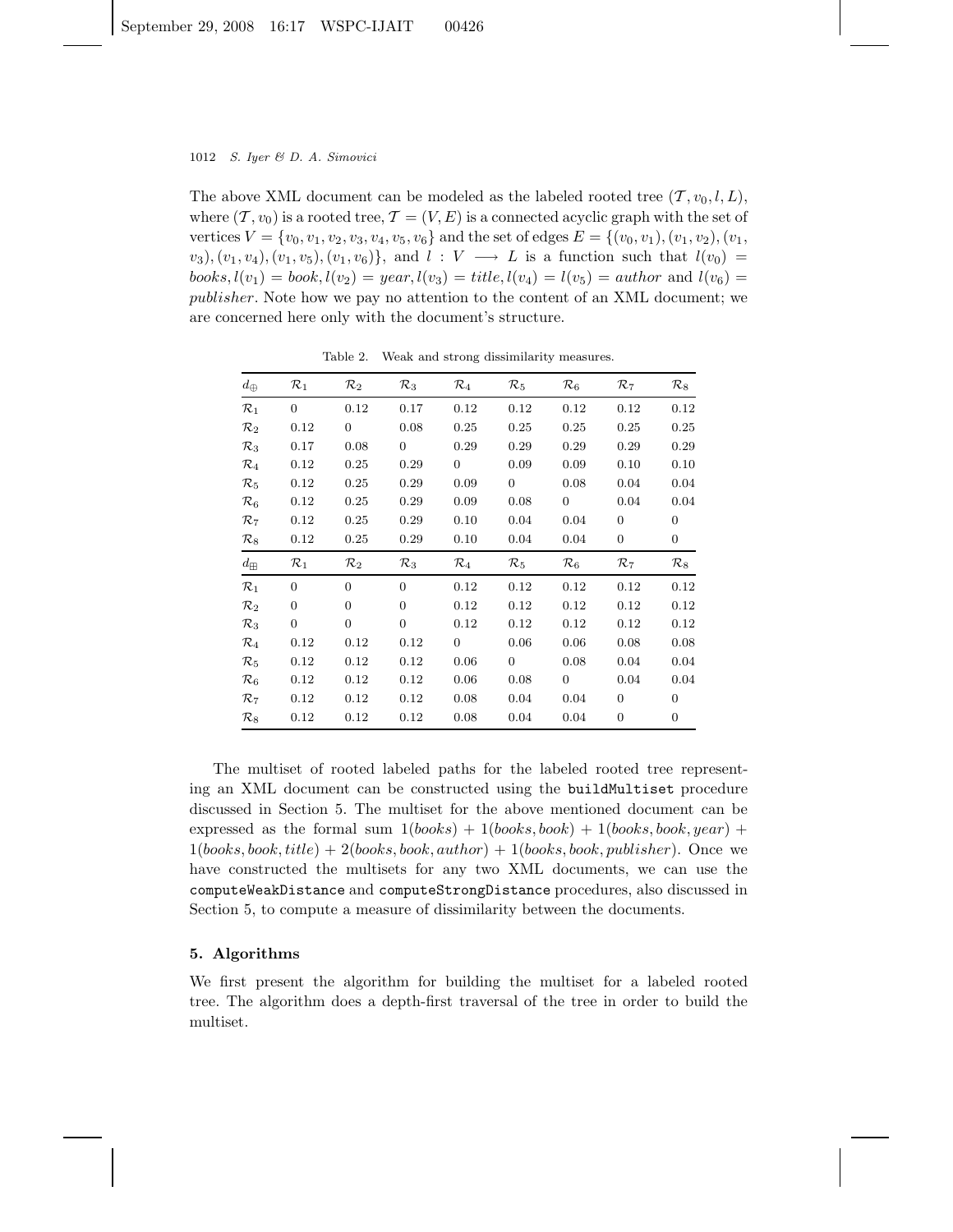# **Algorithm 1**: buildMultiset

**input** : Labeled rooted tree  $\mathcal{R} = \{T, v_0, l, L\}$ **output**: The multiset for R Multiset multiset Stack nodeStack, sequenceStack Sequence s  $s.add(l(v_0))$ sequenceStack.push(s)  $multiset.addSequence(s)$  $nodeStack.push(v_0)$ **while** nodeStack *is not empty* **do** Node  $topNode \Leftarrow nodeStack, peek()$ Node  $unvisitedChild \Leftarrow$  unvisited child of  $topNode$ **if** unvisitedChild *is not* null **then** Sequence  $topSequence \Leftarrow sequenceStack, peek()$ Sequence  $newTopSequence \Leftarrow topSequence.copy()$  $newTopSequence.add(l(unvisitedChild))$  $sequenceStack.push(newTopSequence)$  $multiset.addSequence(newTopSequence)$  $nodeStack.push(unvisitedChild)$ **else** sequenceStack.pop() nodeStack.pop() **return** multiset

The above algorithm runs in  $O(k|V|)$  time, where k is the length of the longest rooted labeled path in  $\mathcal{R}$ , and |V| is the number of vertices in  $\mathcal{T}$ .

The algorithms for computing the weak and strong dissimilarity measures between two labeled rooted trees given their multiset representations are discussed next.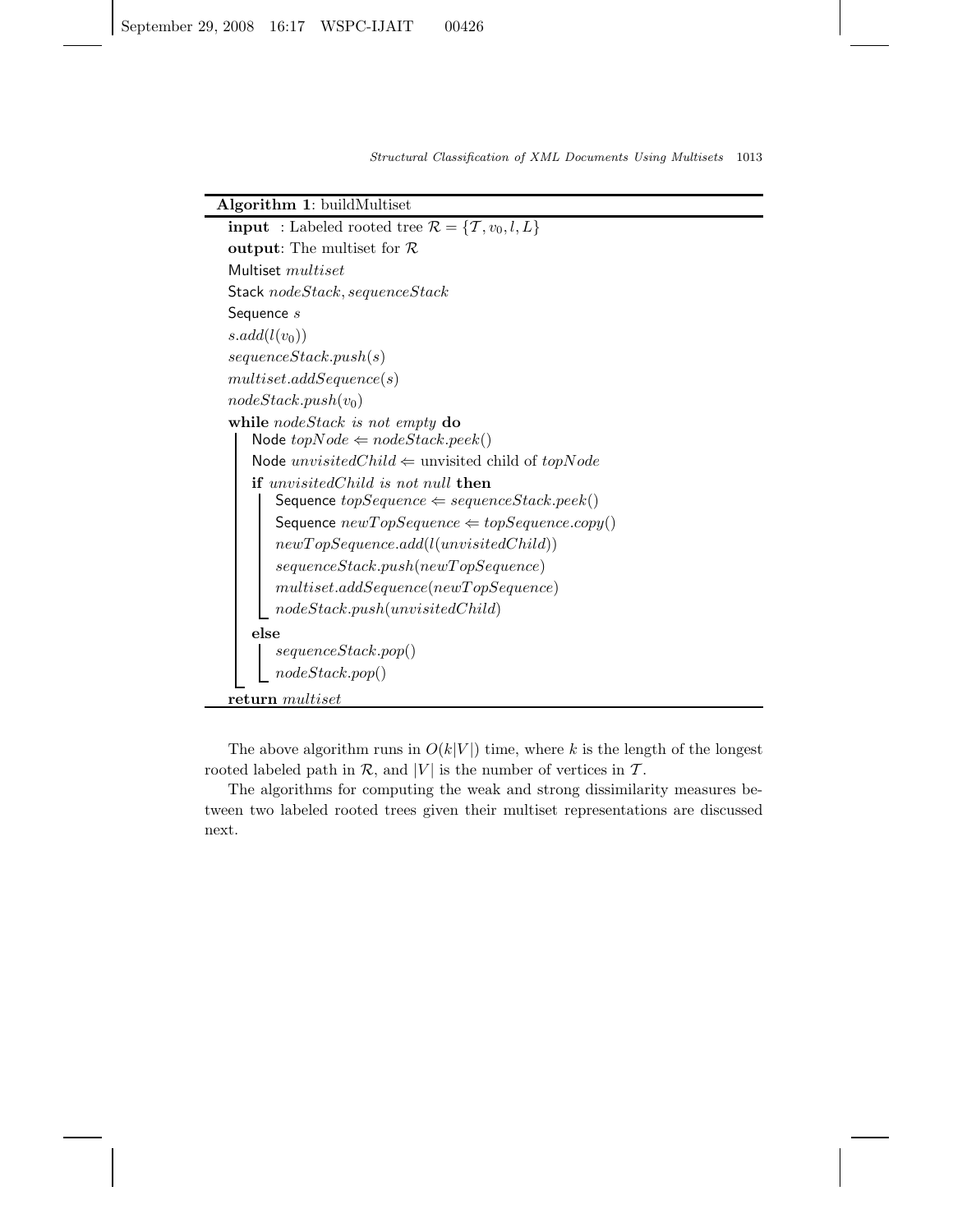## **Algorithm 2**: computeWeakDistance

**input** : Multisets M,P **output**: The weak distance  $d_{\oplus}(M, P)$  $distance \Leftarrow 0.0$  $Q \Leftarrow$  sset $(M) \cup$  sset $(P)$ Map elementCount **foreach**  $q \in Q$  **do**  $count \Leftarrow elementCount.get(\ell(q))$ **if** count *is* null **then** elementCount.put( $\ell(q), 1$ ) **else**  $\text{\_} elementCount.put(\ell(q), count + 1)$ **foreach** q ∈ Q **do**  $m \leftarrow M.multiplicity(q)$  $p \Leftarrow P.multiplicity(q)$  $d \Leftarrow \frac{|m-p|}{\max\{m,p\}}$  $distance \Leftarrow distance +$  $elementCount.get(\ell(q)) \times 2^{(\ell(q)+1)}$ 

**return** distance

## **Algorithm 3**: computeStrongDistance

**input** : Multisets M,P

```
output: The strong distance d_{\text{H}}(M, P)distance \Leftarrow 0.0Q \Leftarrow sset(M) \cup sset(P)Map elementCount
foreach q ∈ Q do
    count \Leftarrow elementCount.get(\ell(q))if count is null then
     \textcolor{red}{\vdash} elementCount.put(\ell(q), 1)else
     \textcolor{red}{\bigcup} elementCount.put(\ell(q), count + 1)foreach q ∈ Q do
    m \leftarrow M.multiplicity(q)p \leftarrow P.multiplicity(q)\psi \Leftarrow 1if m = 0 and p = 0 or m > 0 and p > 0 then
     \Box \psi \Leftarrow 0distance \Leftarrow distance + \frac{\psi}{elementCount.get(\ell(q)) \times 2^{(\ell(q)+1)}}return distance
```
Both computeWeakDistance and computeStrongDistance algorithms run in  $O(\text{size}(M) + \text{size}(P))$  time, where M and P are multisets.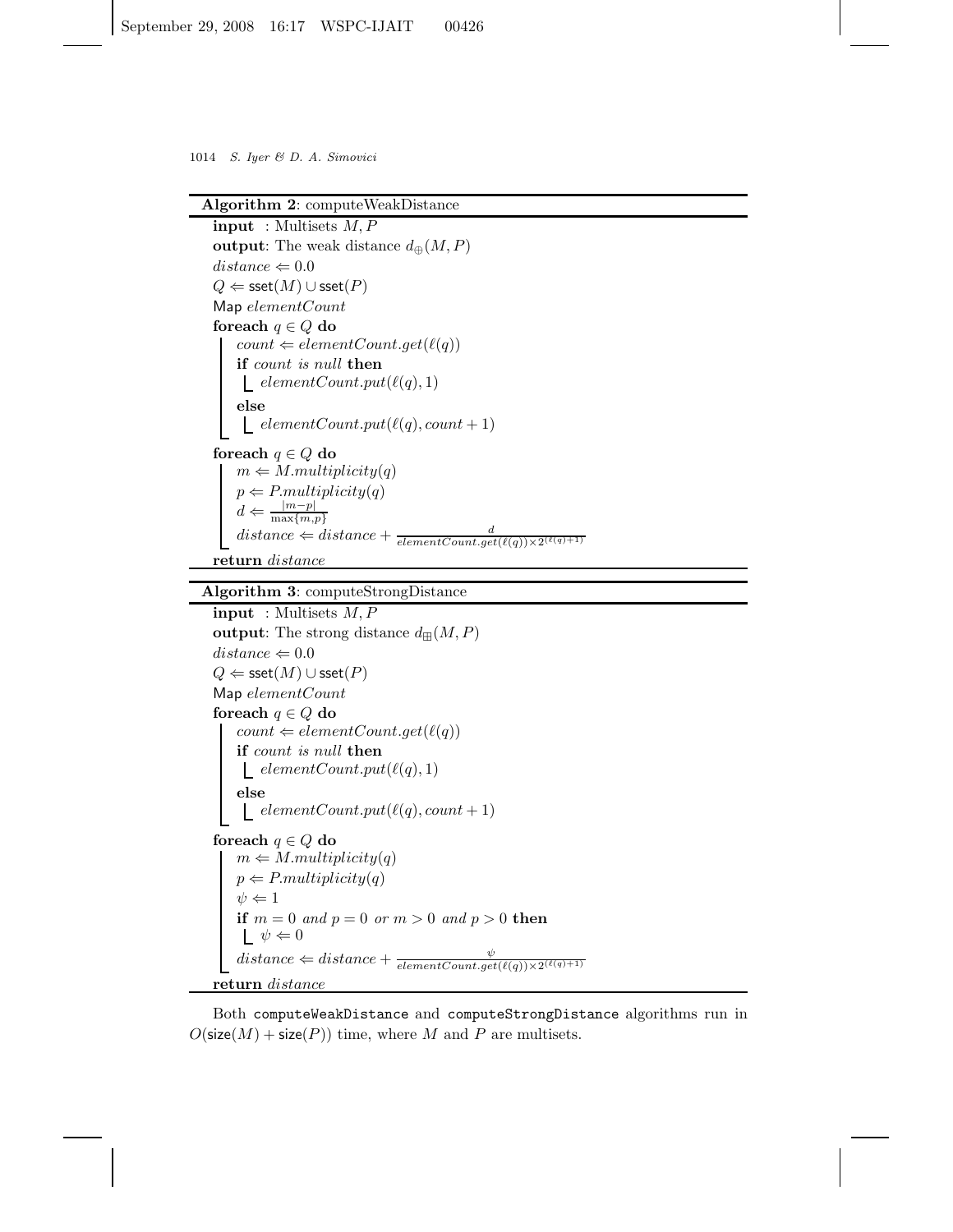## **6. Experimental Results**

We wrote a program called MUDXML,<sup>16</sup> an acronym of *Multiset Distance for XML*, that implements the algorithms discussed in Section 5. MUDXML processes the XML documents contained in the directory specified as input, computes their pairwise (weak and strong) distance measures, and prints the distance matrix to standard output. We used MUDXML to cluster three data sets. The first, namely "Niagara",<sup>17</sup> comprised of randomly picked XML documents belonging to three distinct classes: department, astronomy, and club. The second, namely "Sigmod", <sup>19</sup> comprised of randomly picked XML documents belonging to three distinct classes: index terms, proceedings, ordinary issue. The third, namely "Synthesized", comprised of XML documents generated from three DTDs  $^{\circ}$  by ToXGene.<sup>20</sup> The table below summarizes the contents of the data sets used:

Table 3. Summary of data sets.

| Dataset     | Class ( $#$ of Documents)                                         |
|-------------|-------------------------------------------------------------------|
| Niagara     | Department (17)<br>Astronomy (16)<br>Club $(12)$                  |
| Sigmod      | Index Terms $(16)$<br>Proceedings (16)<br>Ordinary Issue (16)     |
| Synthesized | Book Catalog 1 (15)<br>Book Catalog 2 (15)<br>Book Catalog 3 (15) |

For each of the above data sets, we computed the distance matrix using our program. In order to cluster the documents based these distance matrices, we used the hclust function from the *cluster* package of the statistical computing software "R".<sup>18</sup> We employed the "average" hierarchical clustering algorithm. Figures 2, 3, 4, and 5 show the dendrogram plots for the "Niagara" and "Synthesized" data sets respectively, with the rectangular regions highlighting the clusters. Both weak and strong distance measures perform very well in classifying the "Niagara" data set, since the documents belonging to the different classes in this data set have rooted labeled paths that approximately have the same multiplicities. The weak distance measure does somewhat poorly on the "Synthesized" data set, since the rooted labeled paths in the documents belonging to this data set have a wide range of multiplicities. The strong distance measure does extremely well on this data set, since each rooted labeled path in the documents belonging to the data set has a non-zero multiplicity.

<sup>a</sup>The DTDs, representing catalogs of books, were very similar, differing only at levels farther away from the root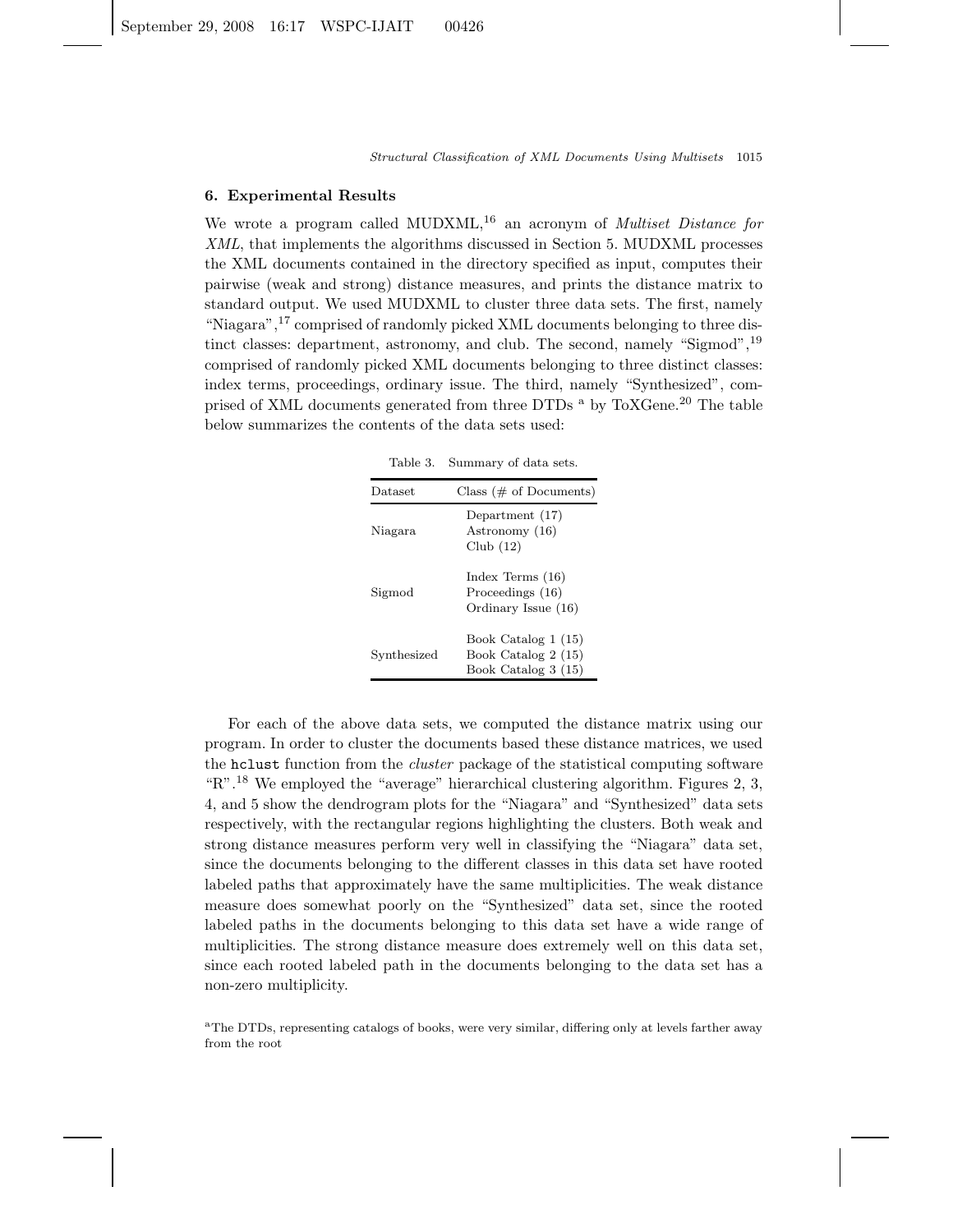



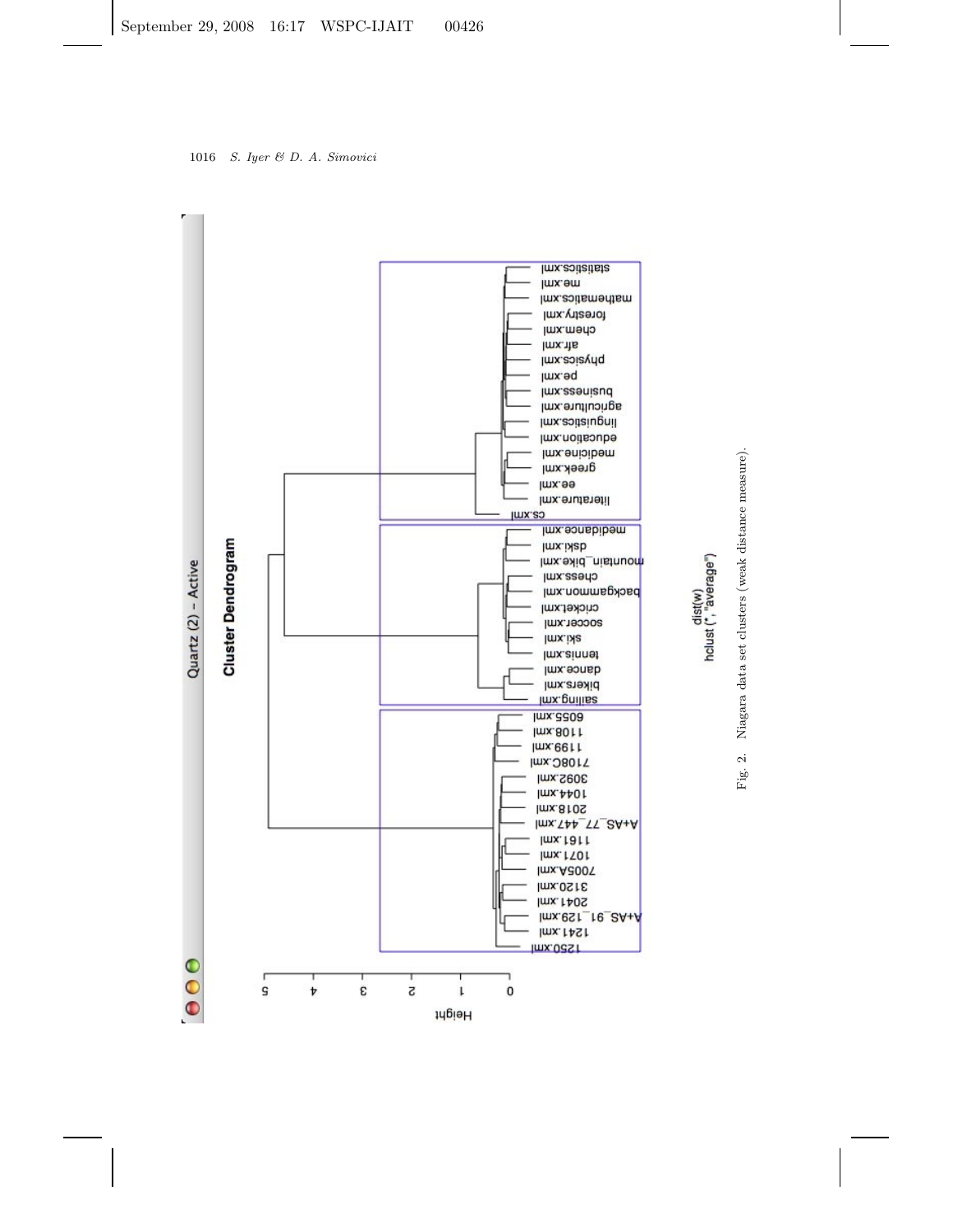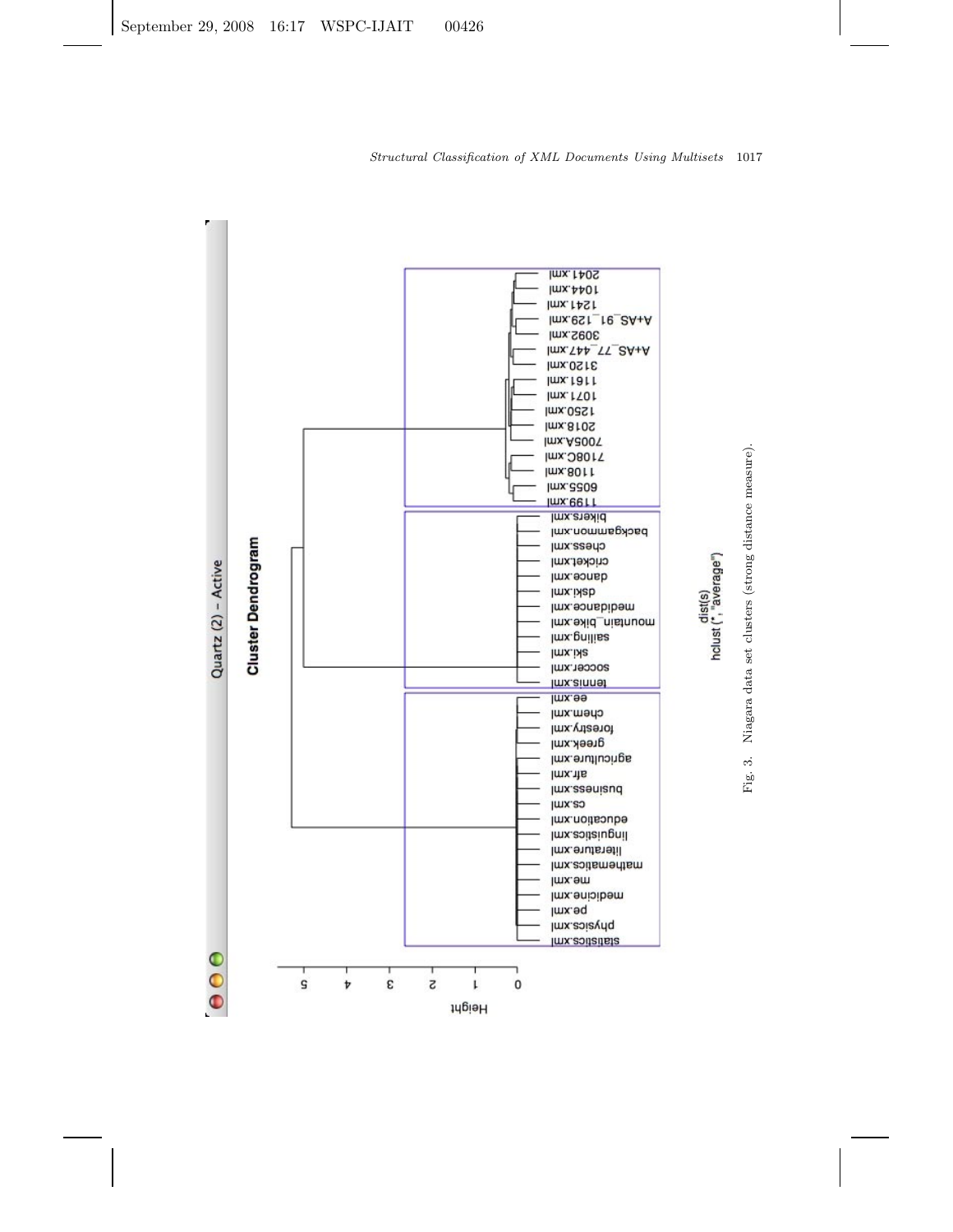

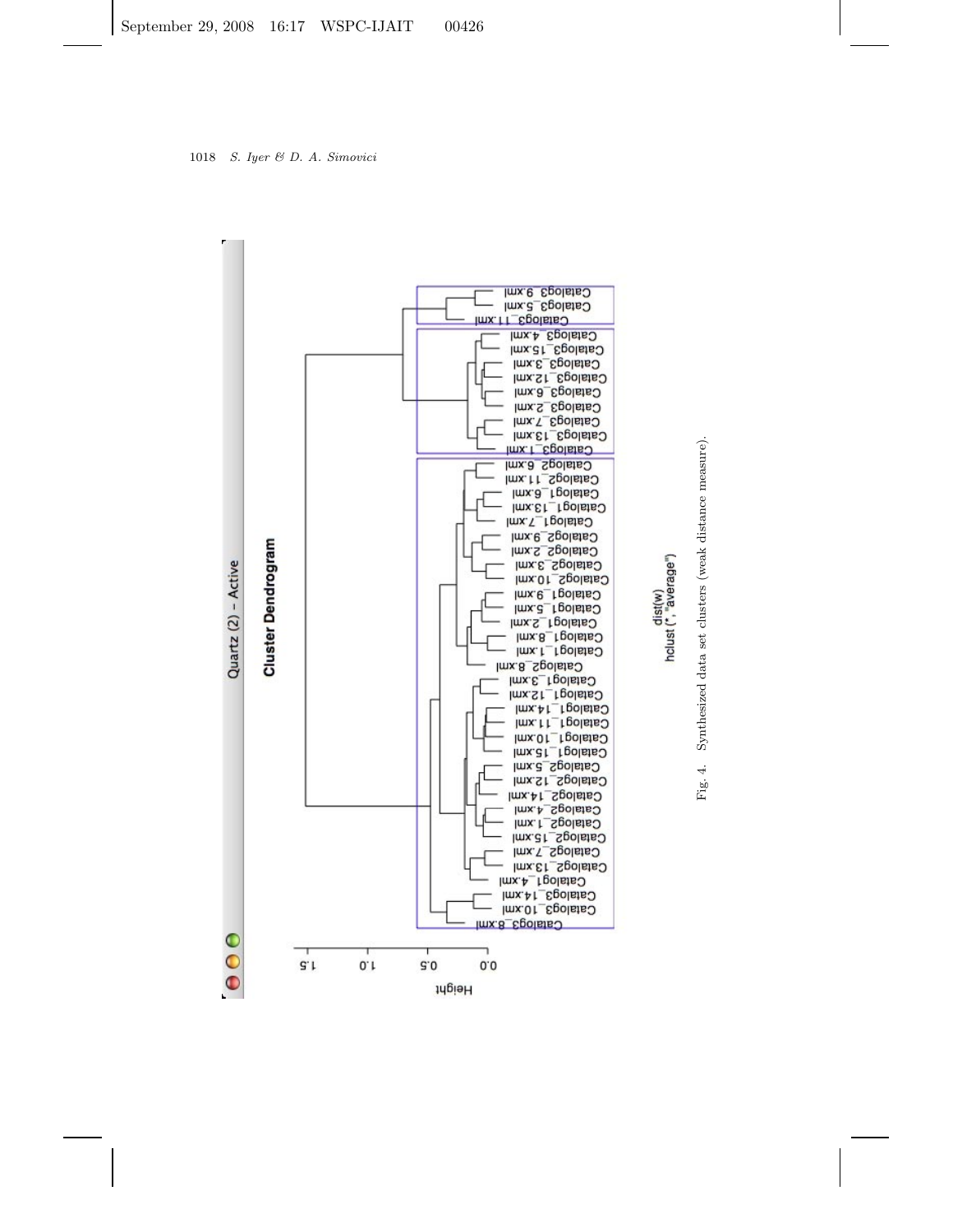

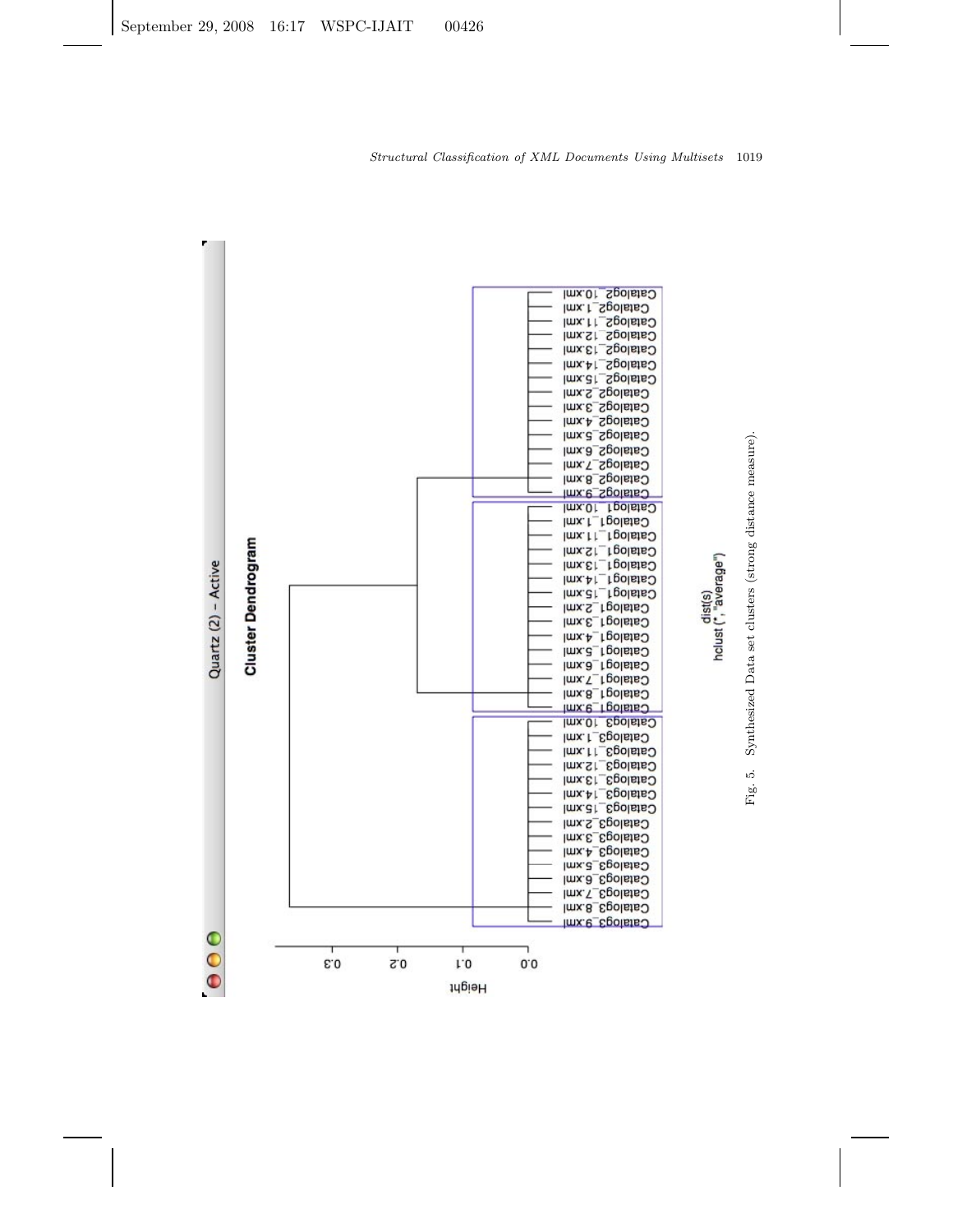We used the *silhouette*<sup>14</sup> method for evaluating the quality of clusters produced. We again used "R" for this purpose. The following table shows the average silhouette coefficients for the three data sets, along with the value of  $k<sup>b</sup>$ :

| $_{\text{Dataset}}$ | Distance | Average sihouette | $\boldsymbol{k}$ |
|---------------------|----------|-------------------|------------------|
| Niagara             | Weak     | 0.94              | 3                |
| Niagara             | Strong   | 0.98              | 3                |
| Sigmod              | Weak     | 0.97              | 3                |
| Sigmod              | Strong   | 0.99              | 3                |
| Synthesized         | Weak     | 0.51              | 3                |
| Synthesized         | Strong   | 1.00              | 3                |
|                     |          |                   |                  |

Table 4. Average silhouette measures for data sets used.

The documents belonging to the different classes in the "Niagara" and "Sigmod" data sets are have rooted labeled paths that are almost equally represented, i.e., they have approximately equal multiplicities. Hence the weak and strong distance measures, as indicated by the average silhouette coefficients, are very successful in classifying these documents. On the other hand, the documents belonging to the "Synthesized" data set have rooted labeled paths with widely varying multiplicities. Hence the weak distance measure classifies them poorly. Since each rooted labeled path has a non-zero multiplicity, the strong distance measure does perfectly, i.e., has silhouette coefficient equal to 1.

From the dendrogram plots and from the silhouette coefficients for the data sets, we can infer that for XML documents belonging to strictly different classes ("Niagara" and "Sigmod" in our experiment), both the weak and strong distance measures yield "pure" clusters, i.e., the average silhouette coefficient  $\approx 1$ . When the XML documents differ only at levels farther away from the root, if all the rooted labeled paths are equally represented in the documents, i.e., they have approximately equal multiplicities, the weak distance measure would yield "pure" clusters. With such documents, the strong distance measure would yield extremely "pure" clusters as long as the rooted labeled paths have non-zero multiplicities.

## **7. Conclusions and Future Work**

In this work, we presented a novel approach to the problem of clustering XML documents based on their structure. We modeled an XML document as a labeled rooted tree and represented it as a multiset mapping the rooted labeled paths in the tree to the corresponding multiplicities. We defined distance measures on labeled rooted trees based on the symmetric difference of their multisets. We presented

<sup>b</sup>One of the parameters of the pam (Partitioning Around Medoids) function in "R" that specifies the number of clusters to look for. The value specified is the one that resulted the maximum silhouette coefficient.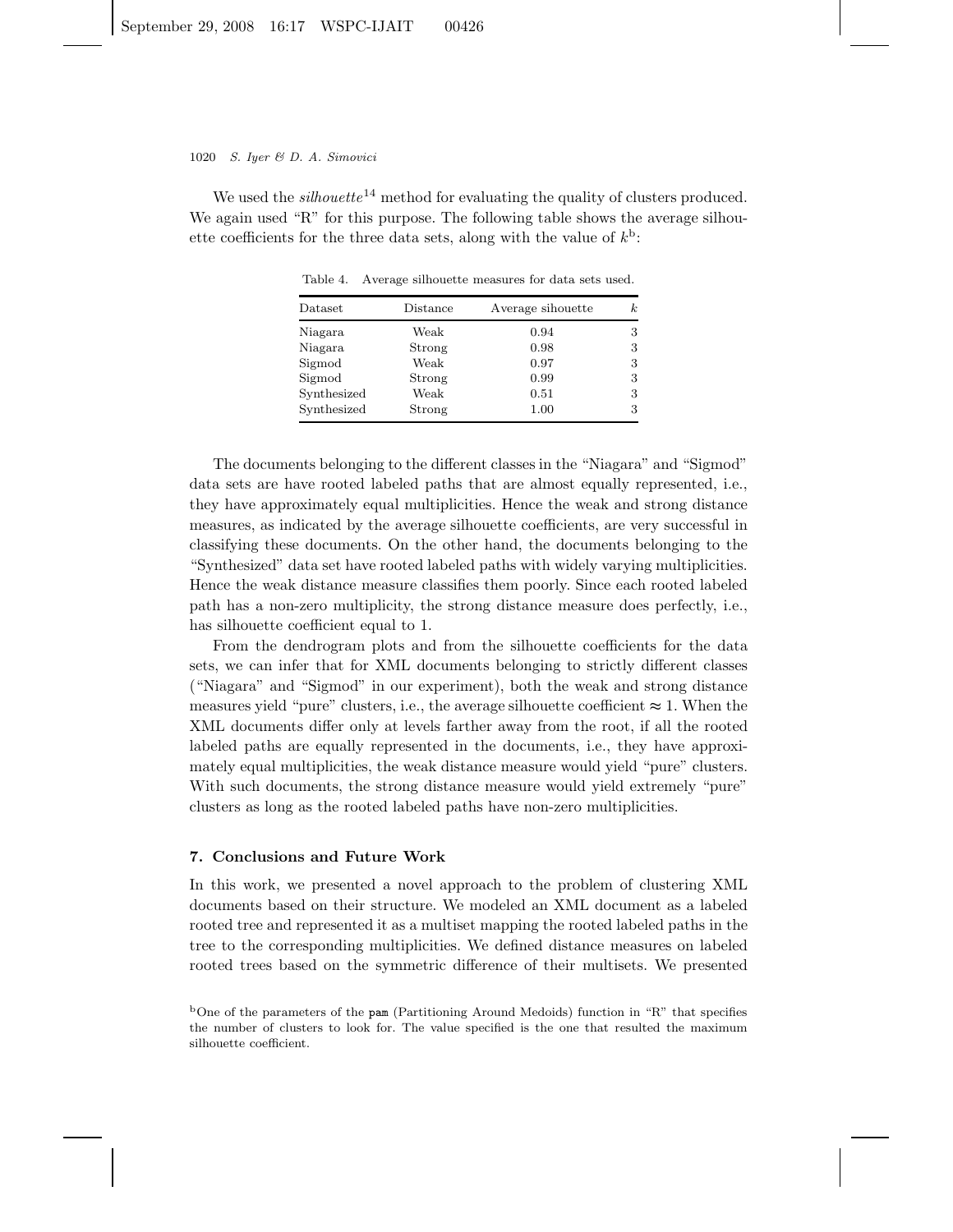algorithms to build a multiset given a labeled rooted tree, and to compute the weak and strong distance measures given two multisets. We applied these algorithms to both real and synthetic data sets. Clusterings that are formed based on the distances introduced in this paper separate well the documents that are structurally different at various depths.

Our future research in the domain of XML document classification will span two areas, both involving the semantics of the documents. Firstly, although XML documents have proper structures, differently annotated XML documents, owing to subjective definitions of markup tags, may encode related semantics. Classification of such documents requires finding the relatedness of tags. Secondly, XML documents with the same structure could be semantically unrelated. For example, two RSS news feeds that have the same structure could be completely different in terms of their content; one might be on politics while the other might be on medicine. Classifying such documents invariably involves looking at the content of the document.

#### **References**

- 1. J. Long, D. Schwartz, and S. Soecklin. An XML Distance Measure. In *Proceedings of the International Conference on Data Mining (DMIN)*, 2005.
- 2. T. Dalamagas, T. Cheng, K. Winkel, and T. Sellis. Clustering XML Documents by Structure. In *Proceedings of the Hellenic Conference on Artificial Intelligence (SETN)*, pages 112–121, 2004.
- 3. J. Liu, J.T.L. Wang, W.Hsu, K.G. Herbert. XML Clustering by Principal Component Analysis. In *Proceedings of International Conference on Tools in Artificial Intelligence*, pages 658–662, 2004.
- 4. S. Flesca, G. Manco, E. Masciari, L. Pontieri, and A. Pugliese. Detecting Structural Similarities between XML Documents. In *Proceedings of the International Workshop on the Web and Databases (WebDB)*, 2002.
- 5. S. Chawathe, A. Rajaraman, H. Garcia-Molina, and J. Widom. Change detection in hierarchically structured information. In *In Proceedings of the ACM SIGMOD International Conference on Management of Data*, pages 493–504, 1996.
- 6. A. Nierman and H. Jagadish. Evaluating Structural Similarity in XML Documents. In *Proceedings of the International Workshop on the Web and Databases (WebDB)*, 2002.
- 7. G. Costa, G. Manco, R. Ortale, and A. Tagarelli. A Tree-Based Approach to Clustering XML Documents by Structure. In *Proceedings of the Conference on Principles and Practice of Knowledge Discovery in Databases (PKDD)*, 2004.
- 8. M.L. Lee, L.H. Yang, W. Hsu, X. Yang. XClust: clustering XML schemas for effective integration. In *Proceedings of the eleventh international conference on Information and knowledge management (CIKM)*, pages 292–299, 2002.
- 9. Y. Jianwu and C. Xiaoou. A Semi-Structured Document Model for Text Mining. *Journal of Computer Science and Technology*, pages 603–610, 2002.
- 10. J. Yoon, V. Raghavan and Venu Chakilam. BitCube: A Three Dimensional Bitmap Indexing for XML Documents. In *Proceedings of the Thirteenth International Conference on Scientific and Statistical Database Management*, pages 241-254, 2001.
- 11. E. Bertino, G. Guerrini, M. Mesiti, I. Rivara, C. Tavella. Measuring the Structural Similarity among XML Documents and DTDs, 2001.